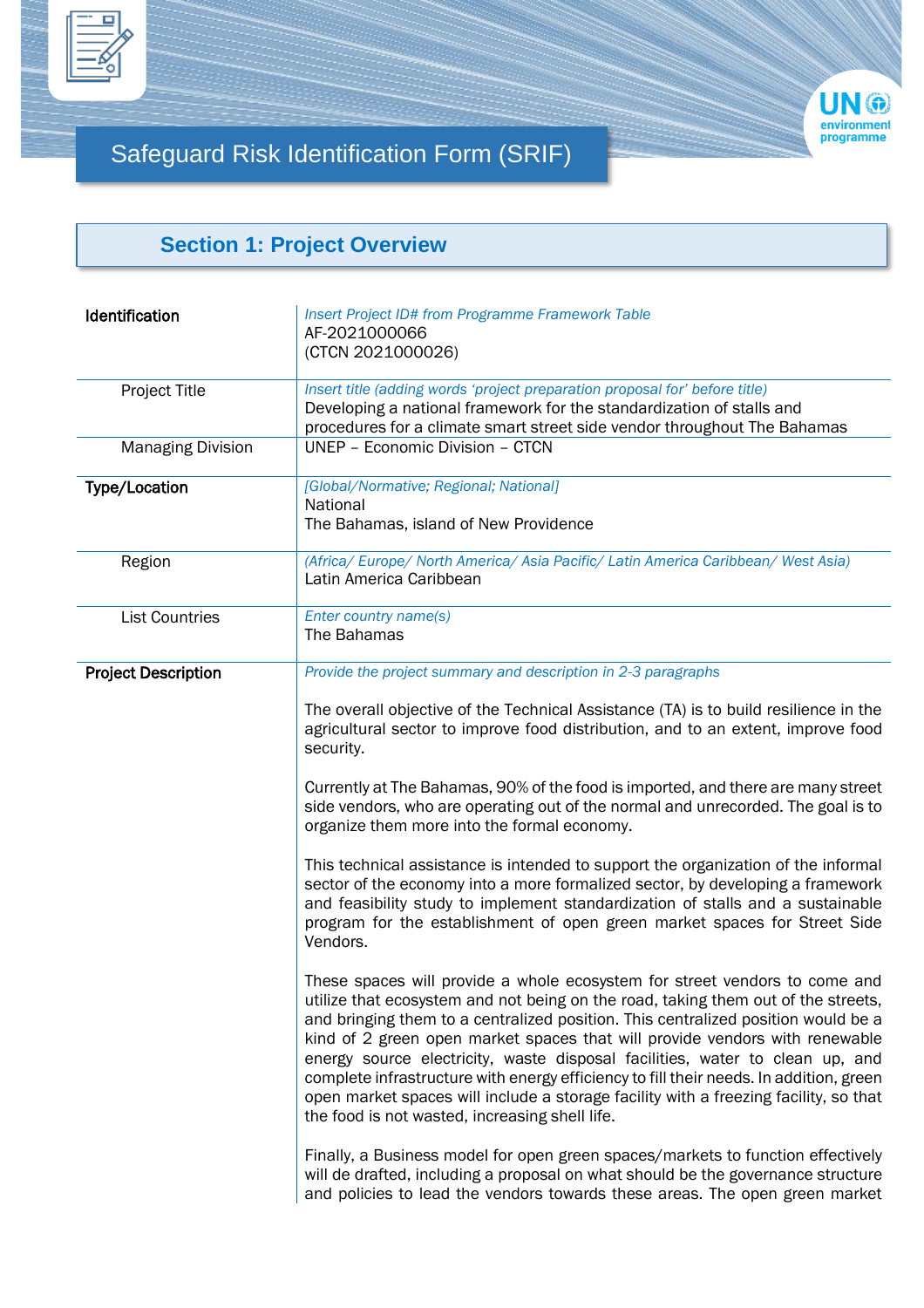

spaces will contribute to improved social and environmental conditions for the community.

During the last years, efforts have been made in The Bahamas to implement activities to help the informal street-side vendors to be part of the formal economy. However, this has become an uncontrollable problem that not only threatens the health of the consumers of street food but also pollutes the environment by not taking measures to make their job sustainable. Bahamas´ efforts have been reflected by the different guides that help vendors to have cleaner practices. This is evidenced by the National Guidelines for control measures of food sold on the street in 2020, Bahamas national standard code of hygiene practice for the preparation and sale of street food (2020), and the Bahamas National Guidelines "for mobile coconut water street vendors" (2020); which are focused on the preparation of food and coconuts and on their disposal. However, it has not been enough to stop their unsanitary practices on the Street. The organization of street vendors and incorporating them into the formal sector is crucial work to strengthen their capabilities to face climate challenges. Government participation is crucial to accomplish the environmental objectives of the country and to incorporate the informal sector into the formal one, considering that they are the regulators of making possible the food security of the country as well as having the means to improve the resilience of the citizens in The Bahamas.

| Provide the estimate in months from project kickoff to completion. Do not include time<br>spent on concept or design.<br>10 months                                                                                                                                                                                                                                                                                                                                                                                                                                    |
|-----------------------------------------------------------------------------------------------------------------------------------------------------------------------------------------------------------------------------------------------------------------------------------------------------------------------------------------------------------------------------------------------------------------------------------------------------------------------------------------------------------------------------------------------------------------------|
| Provide the estimated cost for entire project in USD.<br>166,560 USD                                                                                                                                                                                                                                                                                                                                                                                                                                                                                                  |
| Rajiv Garg                                                                                                                                                                                                                                                                                                                                                                                                                                                                                                                                                            |
| <b>AFCIA</b>                                                                                                                                                                                                                                                                                                                                                                                                                                                                                                                                                          |
| <b>CTCN</b>                                                                                                                                                                                                                                                                                                                                                                                                                                                                                                                                                           |
| If it is not the first time, mark the time of your previous submission<br>Concept Review [ ] During Project development [ ] PRC [ ]<br>Other the contract of the contract of the contract of the contract of the contract of the contract of the contract of the contract of the contract of the contract of the contract of the contract of the contract of the cont<br>Version 1                                                                                                                                                                                    |
| Feasibility report [ ]<br>$\bullet$<br>Gender Action Plan [ ]<br>$\bullet$<br>Stakeholder Engagement Plan [ ]<br>$\bullet$<br>Safeguard risk assessment or impact assessment [ ]<br>۰<br>ES Management Plan or Framework [ ]<br>$\bullet$<br>Indigenous Peoples Plan []<br>$\bullet$<br>Cultural Heritage Plan [ ]<br>$\bullet$<br><b>Others Contract Contract Contract Contract Contract Contract Contract Contract Contract Contract Contract Contract Contract Contract Contract Contract Contract Contract Contract Contract Contract Contract Contract Contr</b> |
|                                                                                                                                                                                                                                                                                                                                                                                                                                                                                                                                                                       |

#### **Section 2: Safeguards Risk Summary**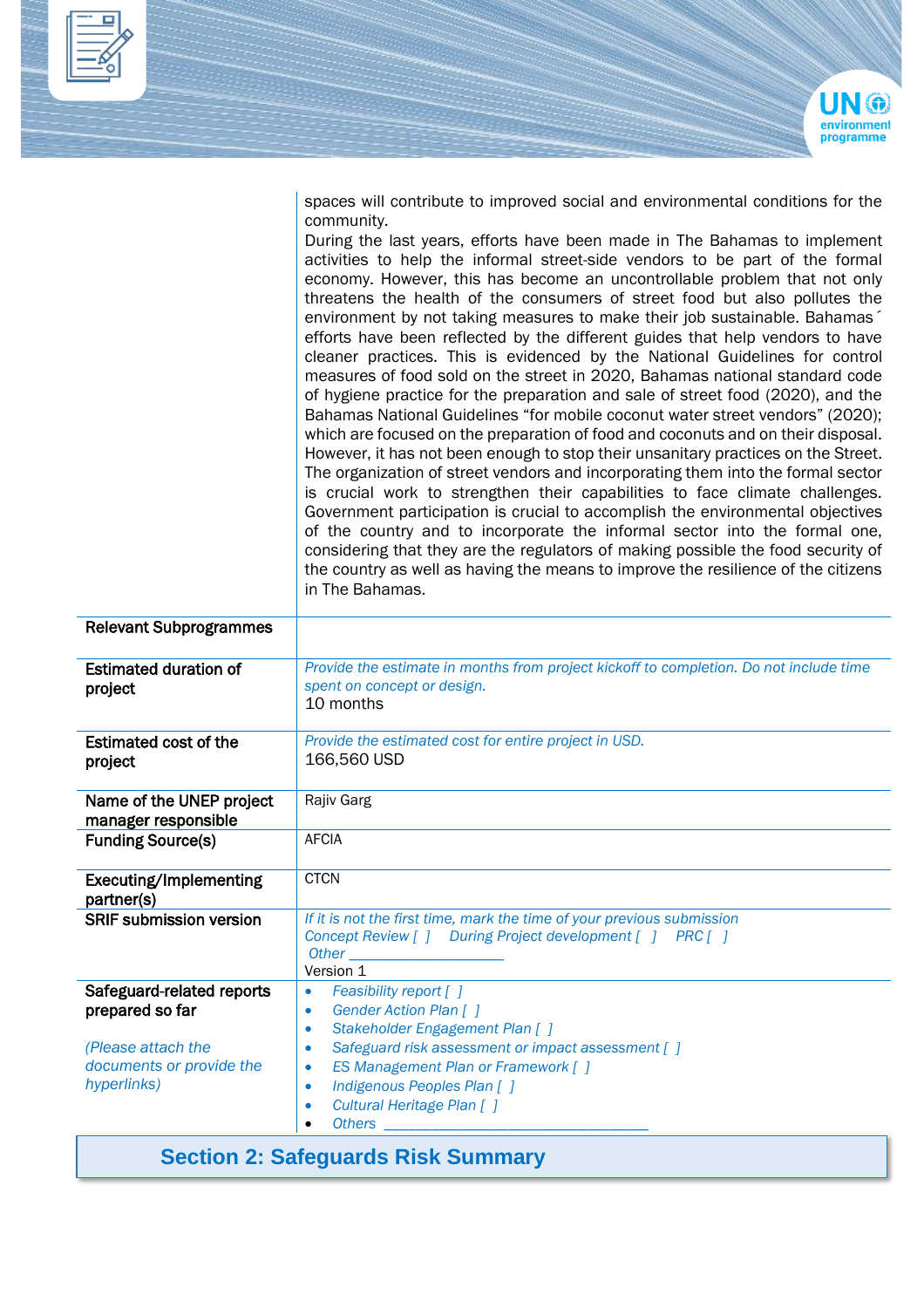



### A. Summary of the Safeguards Risk Triggered

|                                                                               | Impact of<br>$Risk1 (1-5)$ | Probability of<br>Risk (1-5) | Significance of<br>Risk (L, M, H)   |
|-------------------------------------------------------------------------------|----------------------------|------------------------------|-------------------------------------|
| Safeguard Standards Triggered by the Project                                  |                            |                              | Please refer to the<br>matrix below |
| SS 1: Biodiversity, Ecosystems and Sustainable Natural<br>Resource Management | 1                          | 1                            |                                     |
| SS 2: Climate Change and Disaster Risks                                       | $\overline{2}$             | $\overline{2}$               |                                     |
| SS 3: Pollution Prevention and Resource Efficiency                            | 1                          | 1                            |                                     |
| SS 4: Community Health, Safety and Security                                   | 1                          | 1                            |                                     |
| SS 5: Cultural Heritage                                                       | 1                          | 1                            |                                     |
| SS 6: Displacement and Involuntary Resettlement                               | 2                          | $\overline{2}$               |                                     |
| SS7: Indigenous Peoples                                                       | 1                          | 1                            |                                     |
| SS 8: Labor and working conditions                                            | 2                          | $\overline{2}$               |                                     |

#### B. ESS Risk Level<sup>2</sup> -



C. Development of SRIF and Screening Decision

*Prepared by*

<sup>&</sup>lt;sup>1</sup> Refer to UNEP Environmental and Social Sustainability Framework (ESSF): Implementation Guidance Note to assign values to the Impact of Risk and the Probability of Risk to determine the overall significance of Risk (Low, Moderate or High).

<sup>&</sup>lt;sup>2</sup> Low risk: Negative impacts minimal or negligible: no further study or impact management required.

Moderate risk: Potential negative impacts, but limited in scale, not unprecedented or irreversible and generally limited to programme/project area; impacts amenable to management using standard mitigation measures; limited environmental or social analysis may be required to develop a Environmental and Social Management Plan (ESMP). Straightforward application of good practice may be sufficient without additional study.

High risk: Potential for significant negative impacts (e.g. irreversible, unprecedented, cumulative, significant stakeholder concerns); Environmental and Social Impact Assessment (ESIA) (or Strategic Environmental and Social Assessment (SESA)) including a full impact assessment may be required, followed by an effective comprehensive safeguard management plan.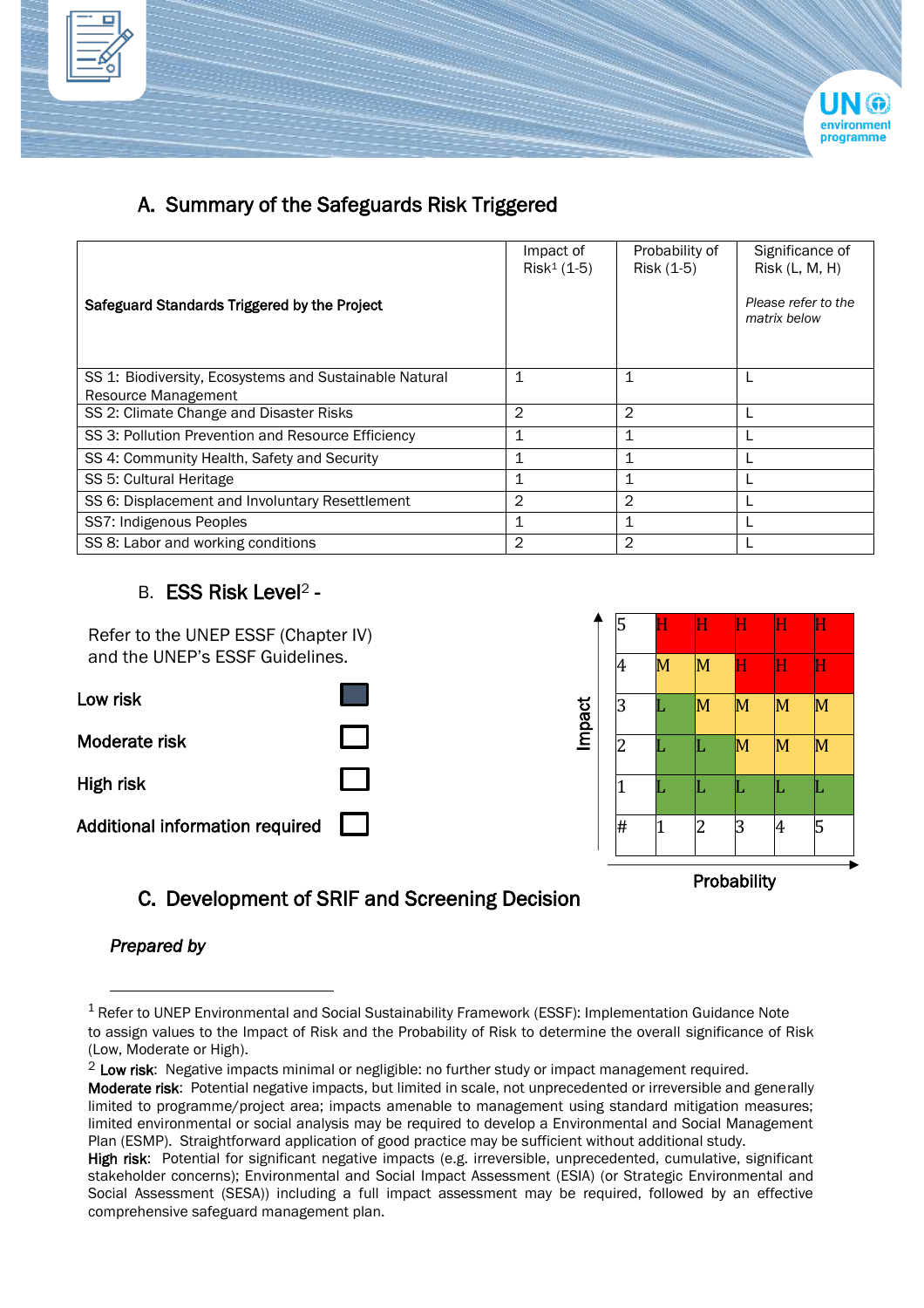| $\equiv$ Z           |          |                        | UN ®<br>environment<br>programme |
|----------------------|----------|------------------------|----------------------------------|
|                      |          | Date: XX of March 2022 |                                  |
| Screening review by  |          |                        |                                  |
| Name:                | Yunae Yi | Date: 03/03/2022       |                                  |
| Cleared <sup>3</sup> |          |                        |                                  |

# final

#### D. Safeguard Review Summary (by the safeguard team)

This is likely a low risk project. However, the guiding principles in the form of GP questions 1-10 in the Section 3 are applicable for the low risk projects. These principles should be respected during the project implementation.

#### E. Safeguard Recommendations (by the safeguard team)

| $\bullet$ | No specific safeguard action required                                                                         |  |
|-----------|---------------------------------------------------------------------------------------------------------------|--|
|           | Take Good Practice approach <sup>4</sup>                                                                      |  |
|           | Carry out further assessments (e.g., site visits, experts' inputs, consult<br>affected communities, etc.)     |  |
|           | Carry out impact assessments (by relevant experts) in the risk areas and<br>develop management framework/plan |  |
|           | Consult Safeguards Advisor early during the full project development phase                                    |  |

 $\bullet$  Other  $\_$ 

## **Section 3: Safeguard Risk Checklist**

 $3$  This is signed only for the full projects latest by the PRC time.

<sup>&</sup>lt;sup>4</sup> Good practice approach: For most low-moderate risk projects, good practice approach may be sufficient. In that case, no separate management plan is necessary. Instead, the project document demonstrates safeguard management approach in the project activities, budget, risks management, stakeholder engagement or/and monitoring segments of the project document to avoid or minimize the identified potential risks without preparing a separate safeguard management plan.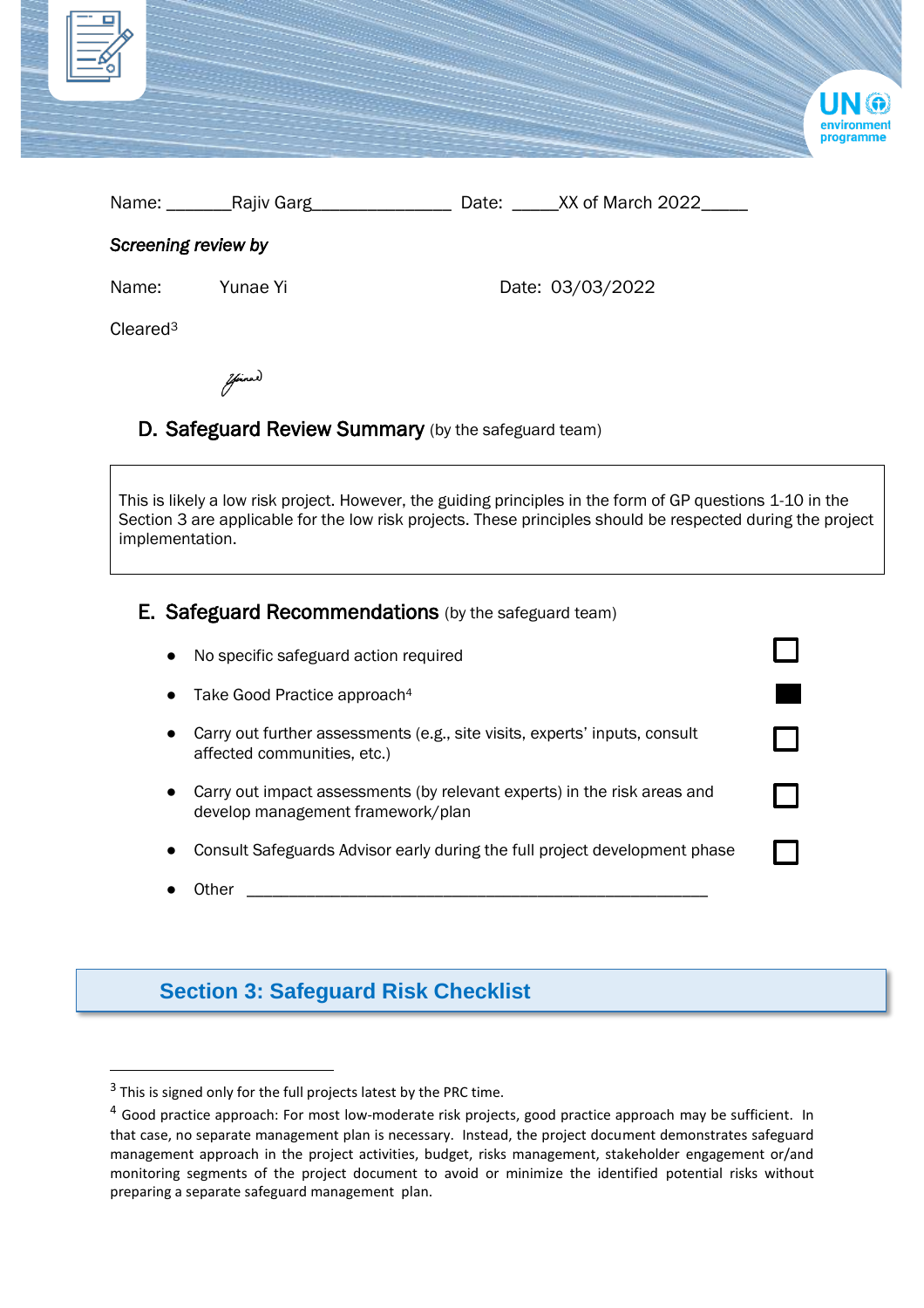



|            | <b>Screening checklist</b>                                                                                                                                                                                                                                                                            | Y/N/<br><b>Maybe</b> | <b>Justification for the response</b> (please<br>provide answers to each question)                                                                                                                                                                                                                                                                                                                                                                                                                                                                                                                                                                                                                                                                                                                                 |
|------------|-------------------------------------------------------------------------------------------------------------------------------------------------------------------------------------------------------------------------------------------------------------------------------------------------------|----------------------|--------------------------------------------------------------------------------------------------------------------------------------------------------------------------------------------------------------------------------------------------------------------------------------------------------------------------------------------------------------------------------------------------------------------------------------------------------------------------------------------------------------------------------------------------------------------------------------------------------------------------------------------------------------------------------------------------------------------------------------------------------------------------------------------------------------------|
|            | <b>Guiding Principles</b> (these questions should be considered during the project development phase)                                                                                                                                                                                                 |                      |                                                                                                                                                                                                                                                                                                                                                                                                                                                                                                                                                                                                                                                                                                                                                                                                                    |
| GP1        | Has the project analyzed and stated those who are<br>interested and may be affected positively or negatively<br>around the project activities, approaches or results?                                                                                                                                 | Y                    | The project has analyzed and has identified<br>stakeholders who are going to be positively<br>or negatively impacted by the project<br>implementation in consultation with the<br>Ministry of Agriculture<br>and<br>Marine<br>Resources<br>$(MAMR)$ .<br><b>MAMR</b><br>The<br>is<br>designated to implement a sustainable<br>development plan for street side vendors,<br>and the technical assistance will contribute<br>to the implementation of this initiative.<br>The participation of women and youth will be<br>proactively<br>ensured<br>throughout<br>the<br>implementation as per UN/CTCN rules.<br>Local communities and governmental<br>entities have been informed of the technical<br>assistance through the consultation with the<br>Ministry of Agriculture<br>Marine<br>and<br>Resources (MAMR). |
| GP2        | Has the project identified and engaged vulnerable,<br>marginalized people, including disabled people,<br>through the informed, inclusive, transparent and equal<br>manner on potential positive or negative implication of<br>the proposed approach and their roles in the project<br>implementation? |                      | The project has identified the vulnerable<br>groups, including roadside vendors, local<br>farmers, and will ensure gender and youth<br>participation during the implementation<br>through<br>identifying<br>phase<br>specific<br>spaces/business<br>models<br>and<br>entrepreneurships opportunities to create<br>avenue<br>for<br>women<br>and<br>youth<br>an<br>engagement.<br>Other than gender and youth, one may find<br>those who may have been left invisible or<br>dis-communicated from the mainstream on<br>the informal sector and street food vendors.<br>Identifying who may be directly affected by<br>the formulation of a governance structure<br>and policies on green spaces and markets<br>the will be done during the first phase of the<br>project.                                           |
| GP3<br>GP4 | Have local communities or individuals raised human<br>rights or gender equality concerns regarding the<br>project (e.g. during the stakeholder engagement<br>process, grievance processes, public statements)?<br>Does the proposed project consider gender-balanced                                  |                      | No. During the formulation of the proposal<br>no concerns were raised about local<br>communities or human rights.<br>On the<br>contrary, the street vendors are pushing to<br>benefit from the establishment of legalized<br>open green market spaces that will protect<br>the vendors, provide decent hygiene<br>commodities and make the goods more<br>sustainable. The recipients of the assistance<br>are roadside vendors and local farmers that<br>will be positively benefited from the results<br>of the assistance through improving their<br>work conditions.<br>Yes. Gender balanced representation has                                                                                                                                                                                                 |
|            | representation in the design and implementation?                                                                                                                                                                                                                                                      |                      | been considered in the design and                                                                                                                                                                                                                                                                                                                                                                                                                                                                                                                                                                                                                                                                                                                                                                                  |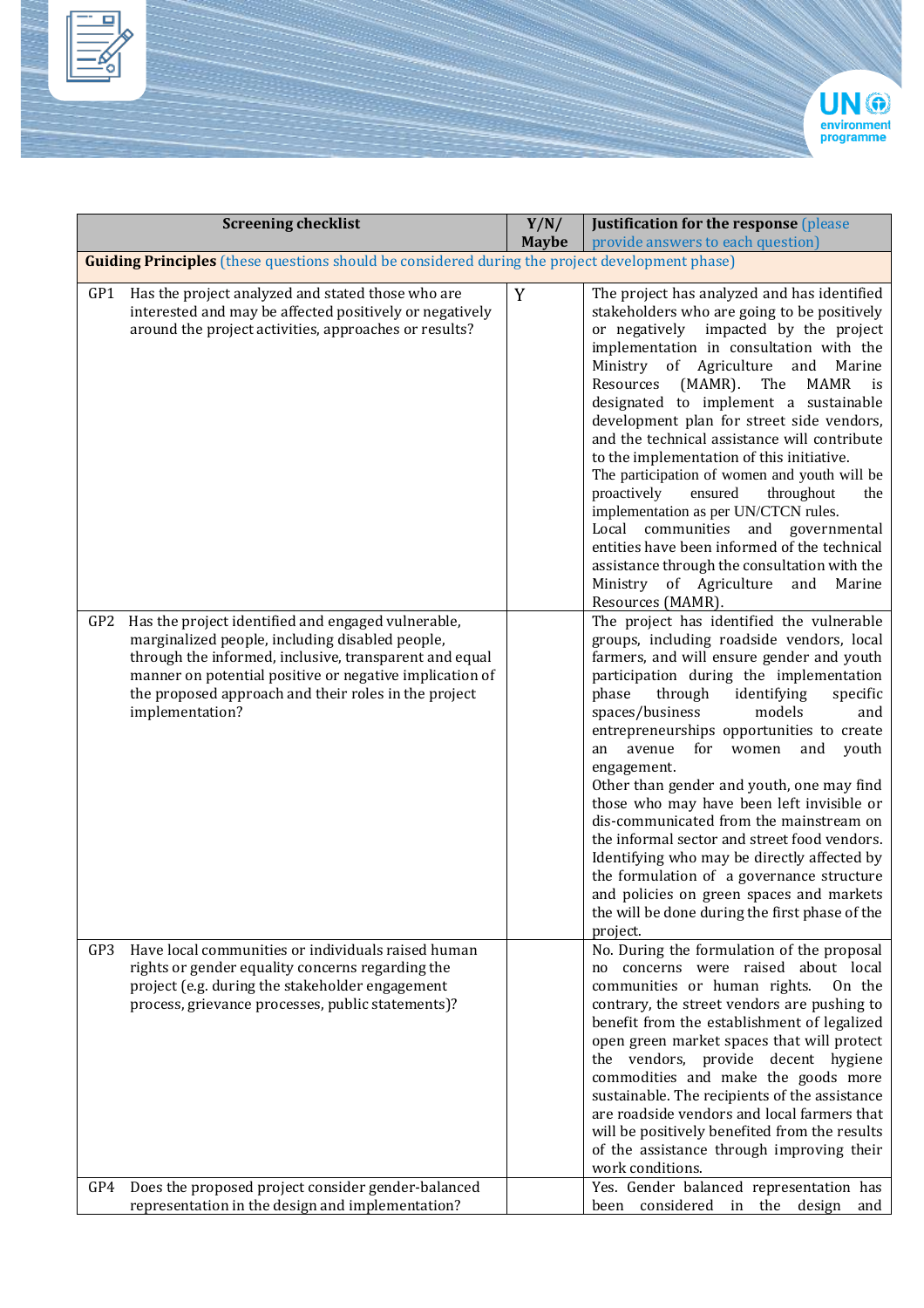



| GP5 | Did the proposed project analyze relevant gender                                                                                                                                                         | implementation.<br>Climate<br>under<br>gender and youth.                      | CTC-N<br>As<br>the<br>per<br>guidelines approved by the Advisory Board<br>Convention,<br>fixed<br>a<br>percentage of the project costs are towards<br>Yes, gender has been considered in the                                                                                                                                                                                                                                                                                                                                              |
|-----|----------------------------------------------------------------------------------------------------------------------------------------------------------------------------------------------------------|-------------------------------------------------------------------------------|-------------------------------------------------------------------------------------------------------------------------------------------------------------------------------------------------------------------------------------------------------------------------------------------------------------------------------------------------------------------------------------------------------------------------------------------------------------------------------------------------------------------------------------------|
|     | issues and develop a gender responsive project<br>approach?                                                                                                                                              | gender, thus is 2 experts out of 7.                                           | design of all the activities of the project<br>proposal. The project team includes an<br>international expert and a local expert in                                                                                                                                                                                                                                                                                                                                                                                                       |
| GP6 | Does the project include a project-specific grievance<br>redress mechanism? If yes, state the specific location of<br>such information.                                                                  | UNEP rules.                                                                   | Specific grievance redress mechanism as per                                                                                                                                                                                                                                                                                                                                                                                                                                                                                               |
| GP7 | Will or did the project disclose project information,<br>including the safeguard documents? If yes, please list<br>all the webpages where the information is (or will<br>be) disclosed.                  | after approval in the <b>CTCN</b> webpage.<br>And www.open.unep.org           | Safeguards documents will be uploaded                                                                                                                                                                                                                                                                                                                                                                                                                                                                                                     |
| GP8 | Were the stakeholders (including affected<br>communities) informed of the projects and grievance<br>redress mechanism? If yes, describe how they were<br>informed.                                       | (MAMR).<br>implementation.                                                    | Yes, the stakeholders were informed about<br>the project and the grievance redress<br>mechanism through the Ministry of the<br>Environment and Housing and the Ministry<br>of Agriculture and Marine Resources<br>In addition, the stakeholders will be engaged<br>during the implementation of the project<br>through stakeholder consultations that have<br>been planned at all stages of the                                                                                                                                           |
| GP9 | Does the project consider potential negative impacts<br>from short-term net gain to the local communities or<br>countries at the risk of generating long-term social or<br>economic burden? <sup>5</sup> | solution.<br>climate<br><sub>of</sub><br>term sustainability of the solution. | No, there are no negative impacts foreseen,<br>on the contrary the local farmers and<br>vendors are keen to see the results of the<br>feasibility assessment so the national and<br>local government can take appropriate<br>decisions to implement and replicate the<br>In addition, the project will include the<br>validation with stakeholders of the selection<br>technologies;<br>and<br>the<br>identification of a business model and a<br>proposal on what should be the governance<br>structure and policies to procure the long |
|     | GP10 Does the project consider potential partial economic<br>benefits while excluding marginalized or vulnerable<br>groups, including women in poverty?                                                  | the SDGs of the Response Plan.                                                | The project is expected to have direct impact<br>on food security, as well as the economic<br>activities of the local farmers and local<br>vendors, including women and youth.<br>Please, refer to section 6, 10, Contribution to                                                                                                                                                                                                                                                                                                         |

5 For example, a project may consider investing in a commercial shrimp farm by clearing the nearby mangrove forest to improve the livelihood of the coastal community. However, long term economic benefit from the shrimp farm may be significantly lower than the mangroves if we consider full costs factoring safety from storms, soil protection, water quality, biodiversity and so on.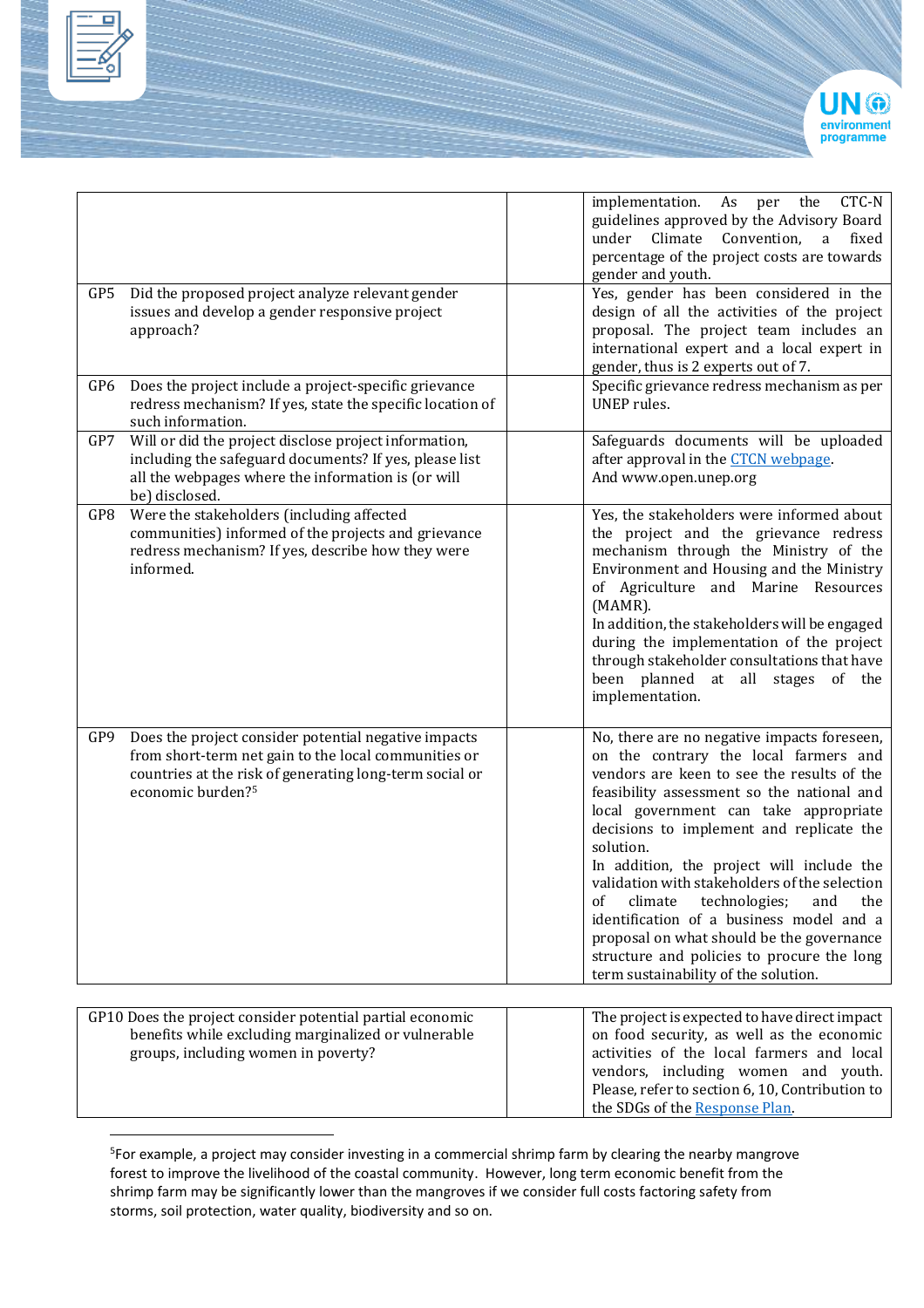



| Safeguard Standard 1: Biodiversity, Ecosystems and Sustainable Natural Resource Management |                                                                                                                                                                                                                                                                                                               |                                                                                                                                                                                                                                                                                                                                                                                                                                                                                                                                      |  |  |
|--------------------------------------------------------------------------------------------|---------------------------------------------------------------------------------------------------------------------------------------------------------------------------------------------------------------------------------------------------------------------------------------------------------------|--------------------------------------------------------------------------------------------------------------------------------------------------------------------------------------------------------------------------------------------------------------------------------------------------------------------------------------------------------------------------------------------------------------------------------------------------------------------------------------------------------------------------------------|--|--|
|                                                                                            | Would the project potentially involve or lead to:                                                                                                                                                                                                                                                             |                                                                                                                                                                                                                                                                                                                                                                                                                                                                                                                                      |  |  |
| 1.1                                                                                        | conversion or degradation of habitats (including<br>modified habitat, natural habitat and critical natural<br>habitat), or losses and threats to biodiversity<br>and/or ecosystems and ecosystem services?                                                                                                    | No. There are no conversion or degradation<br>of habitats, neither are losses or threats to<br>biodiversity<br>and/or<br>ecosystems<br>and<br>ecosystems services. At the contrary, the<br>marketplaces will promote better use of<br>water resources, less used water infiltrated<br>in the soil, waste management practices,<br>energy efficiency measures, goods will last<br>longer due to use of fridge, agricultural<br>production will be fostered in the country,<br>since currently the country imports 90% of<br>its food. |  |  |
| 1.2                                                                                        | adverse impacts specifically to habitats that are legally<br>protected, officially proposed for protection, or<br>recognized as protected by traditional local<br>communities and/or authoritative sources (e.g.<br>National Park, Nature Conservancy, Indigenous<br>Community Conserved Area, (ICCA); etc.)? | No adverse impacts specifically to habitats<br>that are legally protected, officially<br>proposed for protection, or recognized as<br>protected by traditional local communities<br>and/or authoritative sources, quite the<br>contrary, the marketplaces could have<br>positive impacts on the protected marine<br>areas, e.g., use of fridge could reduce<br>overfishing, preserve livelihoods<br>and<br>maintain a balanced marine ecosystem.                                                                                     |  |  |
| 1.3                                                                                        | conversion or degradation of habitats that are<br>identified by authoritative sources for their high<br>conservation and biodiversity value?                                                                                                                                                                  | No conversion or degradation of habitats<br>that are identified by authoritative sources<br>for their high conservation and biodiversity<br>value. At the contrary, the project will have<br>positive impacts in New Province Island,<br>which is a protected marine area, e.g., use of<br>fridge could reduce overfishing, preserve<br>livelihoods and ecosystem services, and<br>maintain a balanced marine ecosystem.                                                                                                             |  |  |
| 1.4                                                                                        | activities that are not legally permitted or are<br>inconsistent with any officially recognized<br>management plans for the area?                                                                                                                                                                             | No, the project will contribute to the<br>implementation<br>of<br>sustainable<br>a<br>development plan for street side vendors<br>led by the MAMR and will be developed as<br>per UN rules and regulations.                                                                                                                                                                                                                                                                                                                          |  |  |
| 1.5                                                                                        | risks to endangered species (e.g. reduction,<br>encroachment on habitat)?                                                                                                                                                                                                                                     | No, the project won't cause any risk to<br>endangered species                                                                                                                                                                                                                                                                                                                                                                                                                                                                        |  |  |
| 1.6                                                                                        | activities that may result in soil erosion, deterioration<br>and/or land degradation?                                                                                                                                                                                                                         | No, the project is expected to remove all<br>roadside vendors, into safer environments<br>located in zones established by the Bahamas<br>National Food Distribution Task Force                                                                                                                                                                                                                                                                                                                                                       |  |  |
| 1.7                                                                                        | reduced quality or quantity of ground water or water<br>in rivers, ponds, lakes, other wetlands?                                                                                                                                                                                                              | No, on the contrary, the project will propose<br>sustainable practices for water and clean<br>energy consumption                                                                                                                                                                                                                                                                                                                                                                                                                     |  |  |
| 1.8                                                                                        | reforestation, plantation development and/or forest<br>harvesting?                                                                                                                                                                                                                                            | No. The project is located in urban areas                                                                                                                                                                                                                                                                                                                                                                                                                                                                                            |  |  |
| 1.9                                                                                        | support for agricultural production, animal/fish<br>production and harvesting                                                                                                                                                                                                                                 | Yes. Presently the MAMR is conducting an<br>inventory of overseas purchases to remove<br>those items that the Bahamas can produce,<br>and more resources have been allocated to                                                                                                                                                                                                                                                                                                                                                      |  |  |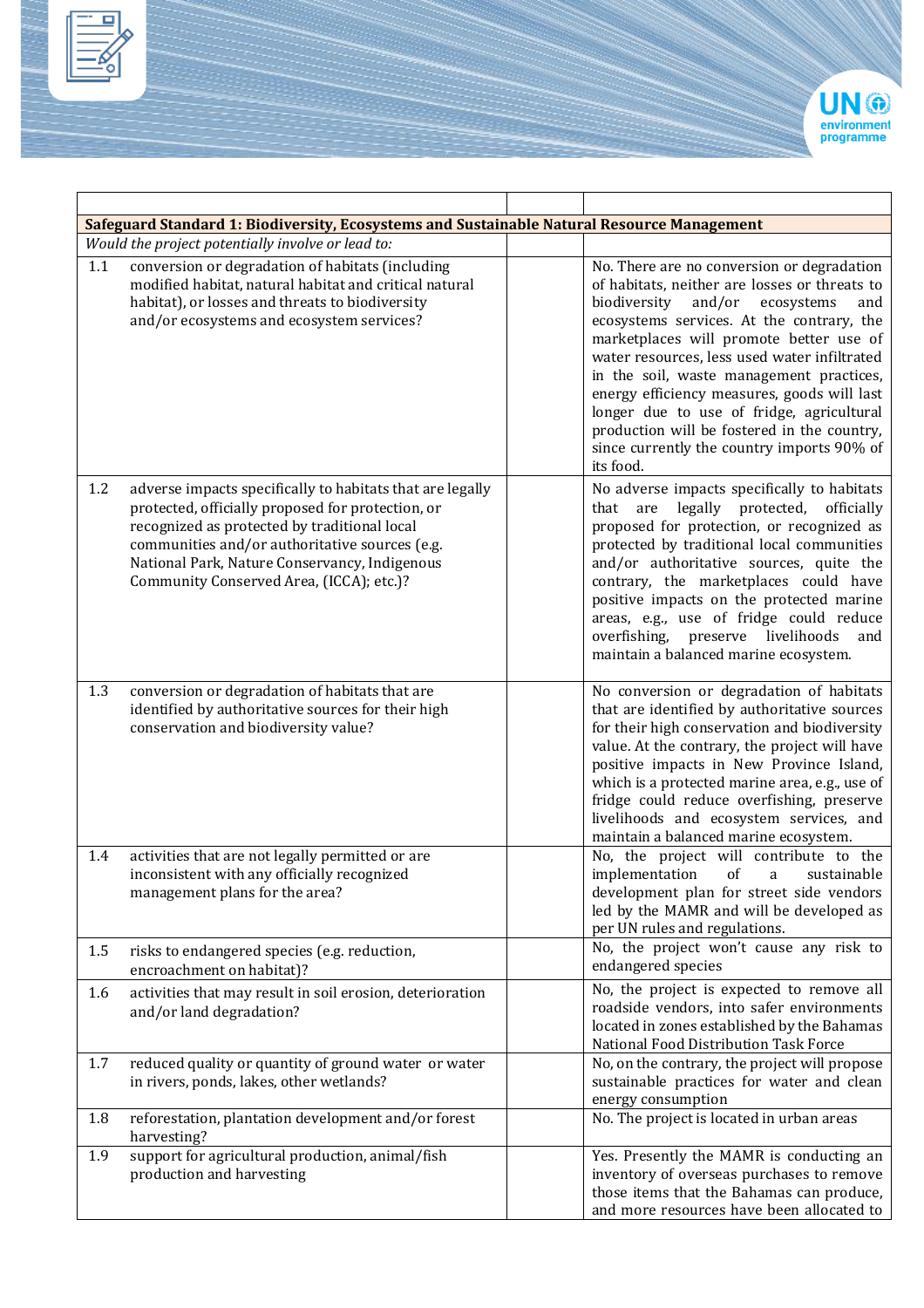

|                                                   |                                                                                                                                                                                                                                                                                | fishermen<br>and<br>farmers<br>increase<br>to<br>production.<br>The project is expected to support these<br>efforts by providing sustainable solutions<br>agricultural<br>for<br>production<br>commercialization.                                                                                                                         |
|---------------------------------------------------|--------------------------------------------------------------------------------------------------------------------------------------------------------------------------------------------------------------------------------------------------------------------------------|-------------------------------------------------------------------------------------------------------------------------------------------------------------------------------------------------------------------------------------------------------------------------------------------------------------------------------------------|
|                                                   | 1.10 introduction or utilization of any invasive alien species<br>of flora and fauna, whether accidental or intentional?                                                                                                                                                       | No.                                                                                                                                                                                                                                                                                                                                       |
| 1.11<br>organisms?                                | handling or utilization of genetically modified                                                                                                                                                                                                                                | No.                                                                                                                                                                                                                                                                                                                                       |
|                                                   | 1.12 collection and utilization of genetic resources?                                                                                                                                                                                                                          | No.                                                                                                                                                                                                                                                                                                                                       |
|                                                   |                                                                                                                                                                                                                                                                                |                                                                                                                                                                                                                                                                                                                                           |
| Would the project potentially involve or lead to: | <b>Safeguard Standard 2: Climate Change and Disaster Risks</b>                                                                                                                                                                                                                 |                                                                                                                                                                                                                                                                                                                                           |
| 2.1                                               | improving resilience against potential climate change<br>impact beyond the project intervention period?                                                                                                                                                                        | Yes, the project will increase the island<br>resilience by improving conditions for its<br>food security. The results could be scaled up<br>to other areas of the Bahamas.                                                                                                                                                                |
| 2.2<br>years?                                     | areas that are now or are projected to be subject to<br>natural hazards such as extreme temperatures,<br>earthquakes, extreme precipitation and flooding,<br>landslides, droughts, severe winds, sea level rise, storm<br>surges, tsunami or volcanic eruptions in the next 30 | Yes, the Bahamas is highly vulnerable to<br>extreme climate events such as hurricanes.<br>The project is expected to improve the<br>island food security by enhancing the<br>market environment for<br>agriculture<br>production, and reducing its dependence to<br>imports which are frequently interrupted by<br>extreme climate events |
| 2.3                                               | outputs and outcomes sensitive or vulnerable to<br>potential impacts of climate change (e.g. changes in<br>precipitation, temperature, salinity, extreme events)?                                                                                                              | From 1990 to 2016, The Bahamas has<br>weathered 16 hurricanes,<br>which<br>are<br>characteristically different,<br>increasingly<br>more intense and devastating. Hurricane<br>Joaquin (2015) and Hurricane Matthew<br>(2016) highlight the vulnerability of The<br>Bahamas to climate events.                                             |
| 2.4<br>exposure and adaptive capacity)?           | local communities vulnerable to the impacts of climate<br>change and disaster risks (e.g. considering level of                                                                                                                                                                 | Yes, this vulnerability is inherent to the<br>whole island. Farmers and climate smart<br>street side vendors are also vulnerable to<br>extreme climate events in the island                                                                                                                                                               |
| 2.5                                               | increases of greenhouse gas emissions, black carbon<br>emissions or other drivers of climate change?                                                                                                                                                                           | No.                                                                                                                                                                                                                                                                                                                                       |
| 2.6<br>change                                     | Carbon sequestration and reduction of greenhouse<br>emissions, resource-efficient and low carbon<br>development, other measures for mitigating climate                                                                                                                         | This is an adaptation project but is likely to<br>give a positive impact on climate mitigation.<br>The project also considers the use of clean<br>technologies for energy supply in the<br>climate smart street side vendors zones                                                                                                        |
|                                                   |                                                                                                                                                                                                                                                                                |                                                                                                                                                                                                                                                                                                                                           |
| Would the project potentially involve or lead to: | <b>Safeguard Standard 3: Pollution Prevention and Resource Efficiency</b>                                                                                                                                                                                                      |                                                                                                                                                                                                                                                                                                                                           |
| 3.1<br>transboundary impacts?                     | the release of pollutants to the environment due to<br>routine or non-routine circumstances with the<br>potential for adverse local, regional, and/or                                                                                                                          | No, this project is to promote the use of clean<br>technologies for water and energy supply                                                                                                                                                                                                                                               |

Е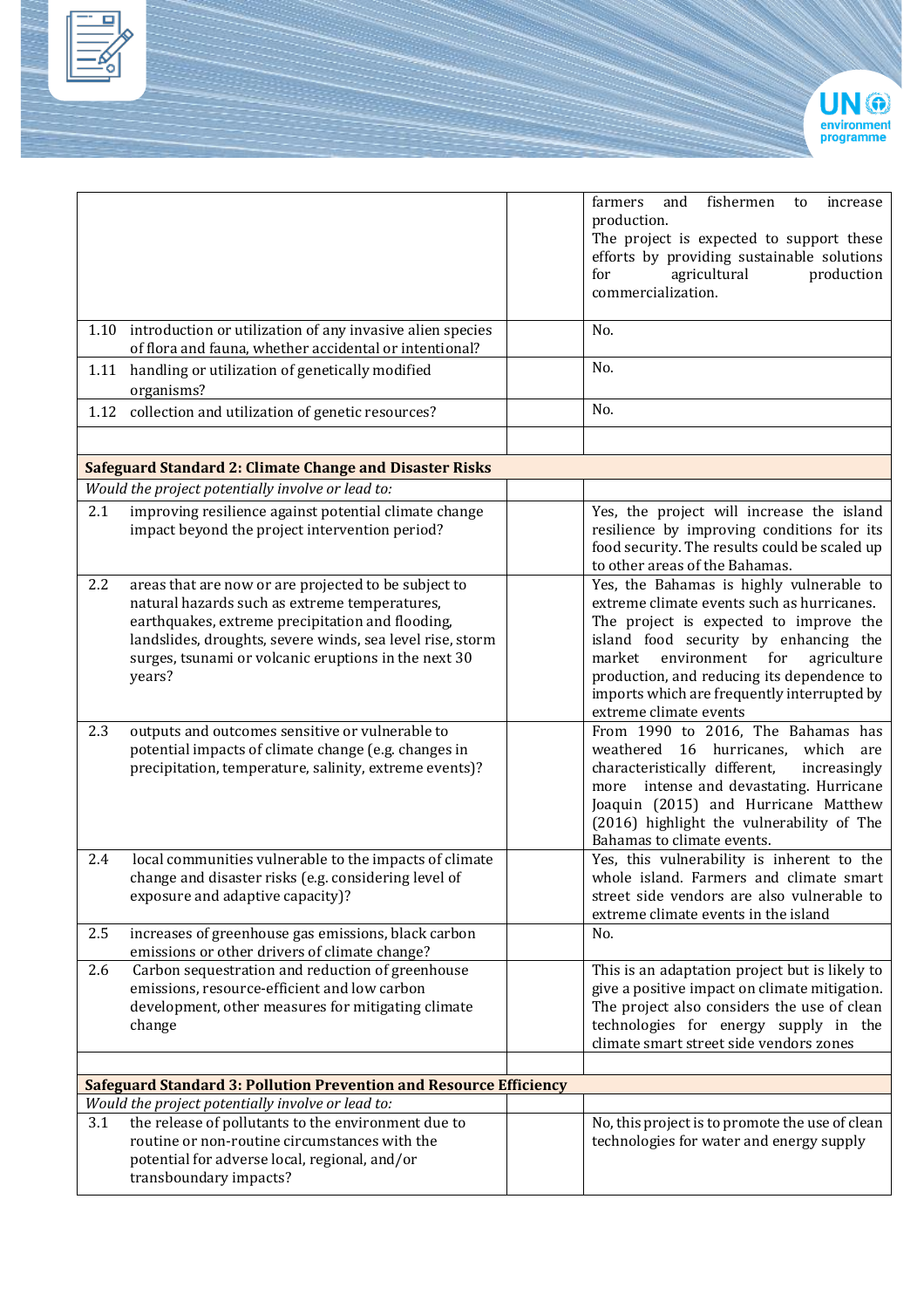



| 3.2 | the generation of waste (both hazardous and non-                                                                        | No, quite the contrary the project will set up                                                |
|-----|-------------------------------------------------------------------------------------------------------------------------|-----------------------------------------------------------------------------------------------|
|     | hazardous)?                                                                                                             | a framework of organic waste produce,                                                         |
|     |                                                                                                                         | materials<br>and<br>recyclable<br>waste                                                       |
|     |                                                                                                                         | management. Improving vendor waste                                                            |
|     |                                                                                                                         | management practices.                                                                         |
| 3.3 | the manufacture, trade, release, and/or use of                                                                          | No. The marketplaces will sell goods of                                                       |
|     | hazardous materials and/or chemicals?                                                                                   | primary needs and should not trade any                                                        |
|     |                                                                                                                         | hazardous materials or chemicals.                                                             |
| 3.4 | the use of chemicals or materials subject to                                                                            | No.                                                                                           |
|     | international bans or phase-outs? (e.g. DDT, PCBs and<br>other chemicals listed in international conventions            |                                                                                               |
|     | such as the Montreal Protocol, Minamata Convention,                                                                     |                                                                                               |
|     | <b>Basel Convention, Rotterdam Convention, Stockholm</b>                                                                |                                                                                               |
|     | Convention)                                                                                                             |                                                                                               |
| 3.5 | the application of pesticides or fertilizers that may                                                                   | No.                                                                                           |
|     | have a negative effect on the environment (including                                                                    |                                                                                               |
|     | non-target species) or human health?                                                                                    |                                                                                               |
| 3.6 | significant consumption of energy, water, or other                                                                      | No. The project will set up a framework of                                                    |
|     | material inputs?                                                                                                        | renewable energy sources, capacity and                                                        |
|     |                                                                                                                         | loads of the renewable energy systems, with                                                   |
|     |                                                                                                                         | the aim that energies from renewable                                                          |
|     |                                                                                                                         | sources are the ones that feed the fridges.                                                   |
|     |                                                                                                                         |                                                                                               |
|     | <b>Safeguard Standard 4: Community Health, Safety and Security</b><br>Would the project potentially involve or lead to: |                                                                                               |
|     |                                                                                                                         |                                                                                               |
| 4.1 | the design, construction, operation and/or<br>decommissioning of structural elements such as new                        | Yes, this project is to develop a feasibility<br>study for climate smart street side vendors. |
|     | buildings or structures (including those accessed by                                                                    | The implementation will be led by the                                                         |
|     | the public)?                                                                                                            | <b>MAMR</b>                                                                                   |
| 4.2 | air pollution, noise, vibration, traffic, physical hazards,                                                             | No, by reallocating street side vendors to an                                                 |
|     | water runoff?                                                                                                           | open green space, it will result in a better                                                  |
|     |                                                                                                                         | ordering of the city/country.                                                                 |
| 4.3 | exposure to water-borne or other vector-borne                                                                           | No.                                                                                           |
|     | diseases (e.g. temporary breeding habitats),                                                                            |                                                                                               |
|     | communicable or noncommunicable diseases?                                                                               |                                                                                               |
| 4.4 | adverse impacts on natural resources and/or                                                                             | No negative impacts on natural resources                                                      |
|     | ecosystem services relevant to the communities' health                                                                  | and /or ecosystem services relevant to                                                        |
|     | and safety (e.g. food, surface water purification, natural                                                              | communities 'health and safety, quite the                                                     |
|     | buffers from flooding)?                                                                                                 | contrary, positive impacts are foreseen, as                                                   |
|     |                                                                                                                         | currently street-side vendors are becoming                                                    |
|     |                                                                                                                         | a noncontrollable problem, that is not only                                                   |
|     |                                                                                                                         | threatening the health of the consumers of<br>street food<br>but also polluting<br>the        |
|     |                                                                                                                         | environment.                                                                                  |
| 4.5 | transport, storage use and/or disposal of hazardous or                                                                  | No.                                                                                           |
|     | dangerous materials (e.g. fuel, explosives, other                                                                       |                                                                                               |
|     | chemicals that may cause an emergency event)?                                                                           |                                                                                               |
| 4.6 | engagement of security personnel to support project                                                                     | No.                                                                                           |
|     | activities (e.g. protection of property or personnel,                                                                   |                                                                                               |
|     | patrolling of protected areas)?                                                                                         |                                                                                               |
| 4.7 | an influx of workers to the project area or security                                                                    | No.                                                                                           |
|     | personnel (e.g. police, military, other)?                                                                               |                                                                                               |
|     |                                                                                                                         |                                                                                               |
|     | <b>Safeguard Standard 5: Cultural Heritage</b>                                                                          |                                                                                               |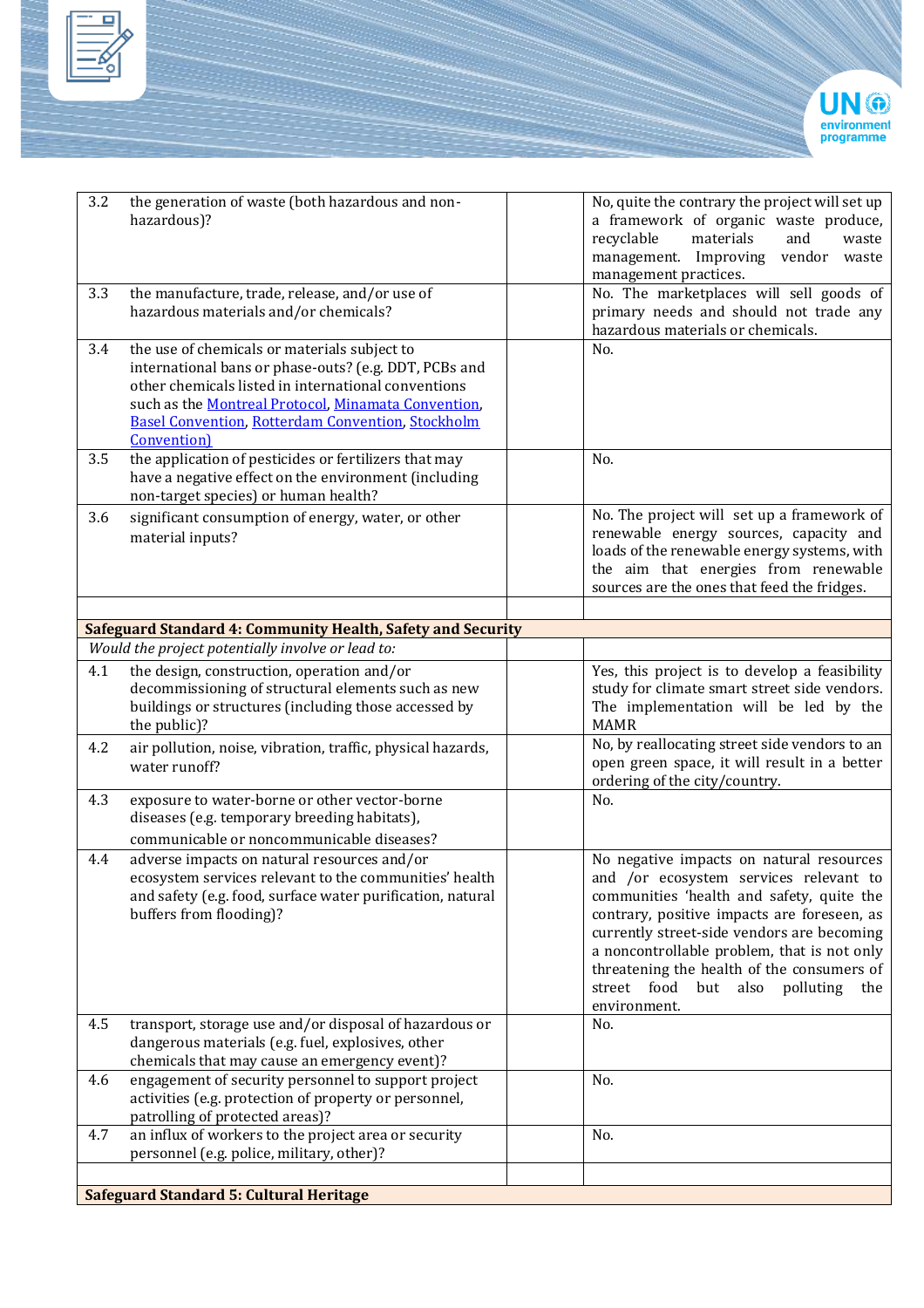



|     | Would the project potentially involve or lead to:                                                                                                                                                                   |                                                                                                                                                                                                                                                                                                                                                                                                            |
|-----|---------------------------------------------------------------------------------------------------------------------------------------------------------------------------------------------------------------------|------------------------------------------------------------------------------------------------------------------------------------------------------------------------------------------------------------------------------------------------------------------------------------------------------------------------------------------------------------------------------------------------------------|
| 5.1 | activities adjacent to or within a Cultural Heritage site?                                                                                                                                                          | No. Bahamas has no Cultural Heritage<br>registered at UNESCO. <sup>6</sup>                                                                                                                                                                                                                                                                                                                                 |
| 5.2 | adverse impacts to sites, structures or objects with<br>historical, cultural, artistic, traditional or religious<br>values or to intangible forms of cultural heritage (e.g.<br>knowledge, innovations, practices)? | No.                                                                                                                                                                                                                                                                                                                                                                                                        |
| 5.3 | utilization of Cultural Heritage for commercial or other<br>purposes (e.g. use of objects, practices, traditional<br>knowledge, tourism)?                                                                           | No.                                                                                                                                                                                                                                                                                                                                                                                                        |
| 5.4 | alterations to landscapes and natural features with<br>cultural significance?                                                                                                                                       | No.                                                                                                                                                                                                                                                                                                                                                                                                        |
| 5.5 | significant land clearing, demolitions, excavations,<br>flooding?                                                                                                                                                   | No.                                                                                                                                                                                                                                                                                                                                                                                                        |
| 5.6 | identification and protection of cultural heritage sites<br>or intangible forms of cultural heritage?                                                                                                               | No.                                                                                                                                                                                                                                                                                                                                                                                                        |
|     | <b>Safeguard Standard 6: Displacement and Involuntary Resettlement</b>                                                                                                                                              |                                                                                                                                                                                                                                                                                                                                                                                                            |
|     | Would the project potentially involve or lead to:                                                                                                                                                                   |                                                                                                                                                                                                                                                                                                                                                                                                            |
| 6.1 | full or partial physical displacement or relocation of<br>people (whether temporary or permanent)?                                                                                                                  | Yes, the project will develop a framework<br>feasibility study to implement<br>and<br>standardization of stalls and a sustainable<br>program for the establishment of open<br>green spaces for Street Side Vendors, with<br>the aim of reallocating street-side vendors<br>from unsafe locations to open green spaces,<br>to organize the informal sector of the<br>economy into a more formalized sector. |
| 6.2 | economic displacement (e.g. loss of assets or access to<br>assets affecting for example crops, businesses, income<br>generation sources)?                                                                           | No.                                                                                                                                                                                                                                                                                                                                                                                                        |
| 6.2 | involuntary restrictions on land/water use that deny a<br>community the use of resources to which they have<br>traditional or recognizable use rights?                                                              | No.                                                                                                                                                                                                                                                                                                                                                                                                        |
| 6.3 | risk of forced evictions?                                                                                                                                                                                           | No.                                                                                                                                                                                                                                                                                                                                                                                                        |
| 6.4 | changes in land tenure arrangements, including<br>communal and/or customary/traditional land tenure<br>patterns (including temporary/permanent loss of<br>land)?                                                    | No.                                                                                                                                                                                                                                                                                                                                                                                                        |
|     |                                                                                                                                                                                                                     |                                                                                                                                                                                                                                                                                                                                                                                                            |
|     | <b>Safeguard Standard 7: Indigenous Peoples</b>                                                                                                                                                                     |                                                                                                                                                                                                                                                                                                                                                                                                            |
| 7.1 | Would the project potentially involve or lead to:                                                                                                                                                                   |                                                                                                                                                                                                                                                                                                                                                                                                            |
|     | areas where indigenous peoples are present, or<br>uncontacted or isolated indigenous peoples inhabit or<br>where it is believed these peoples may inhabit?                                                          | No.                                                                                                                                                                                                                                                                                                                                                                                                        |
| 7.2 | activities located on lands and territories claimed by<br>indigenous peoples?                                                                                                                                       | No.                                                                                                                                                                                                                                                                                                                                                                                                        |
| 7.3 | impacts to the human rights of indigenous peoples or<br>to the lands, territories and resources claimed by<br>them?                                                                                                 | No.                                                                                                                                                                                                                                                                                                                                                                                                        |

<sup>6</sup> https://whc.unesco.org/en/statesparties/bs